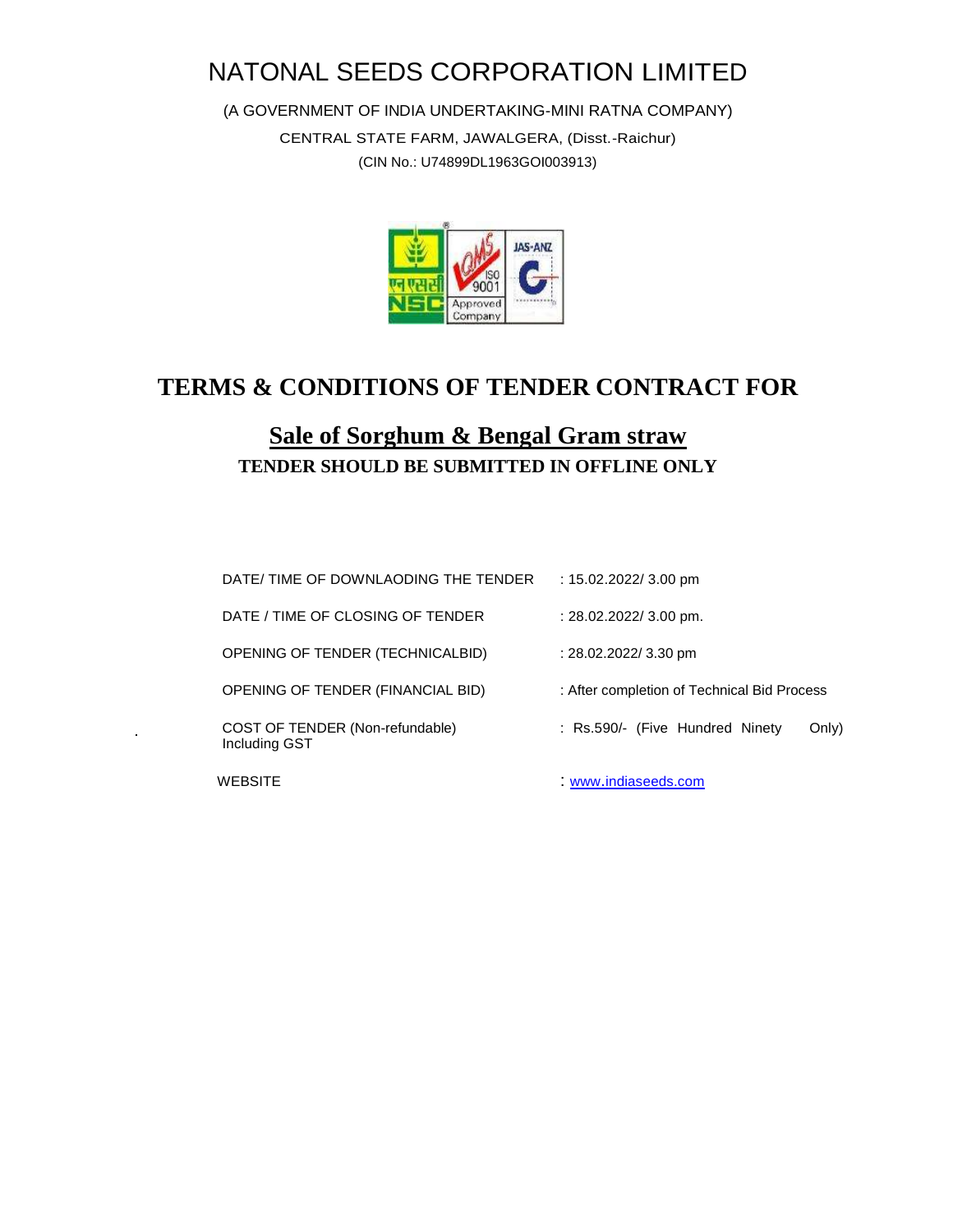#### INDEX

| S.No           | <b>DESCRIPTION</b>                               | PAGE No |
|----------------|--------------------------------------------------|---------|
|                |                                                  |         |
| 1              | Notice Inviting Tender (NIT)                     | 03      |
|                |                                                  |         |
| 2              | PART-A                                           | 04      |
|                |                                                  |         |
| 3              | Instructions to Tenderer /Bidder                 | 08      |
|                |                                                  |         |
| $\overline{4}$ | <b>General Terms &amp; Condition of Contract</b> | 09      |
|                |                                                  |         |
| 5              | Technical Bid - Annexure-A                       | 11      |
|                |                                                  |         |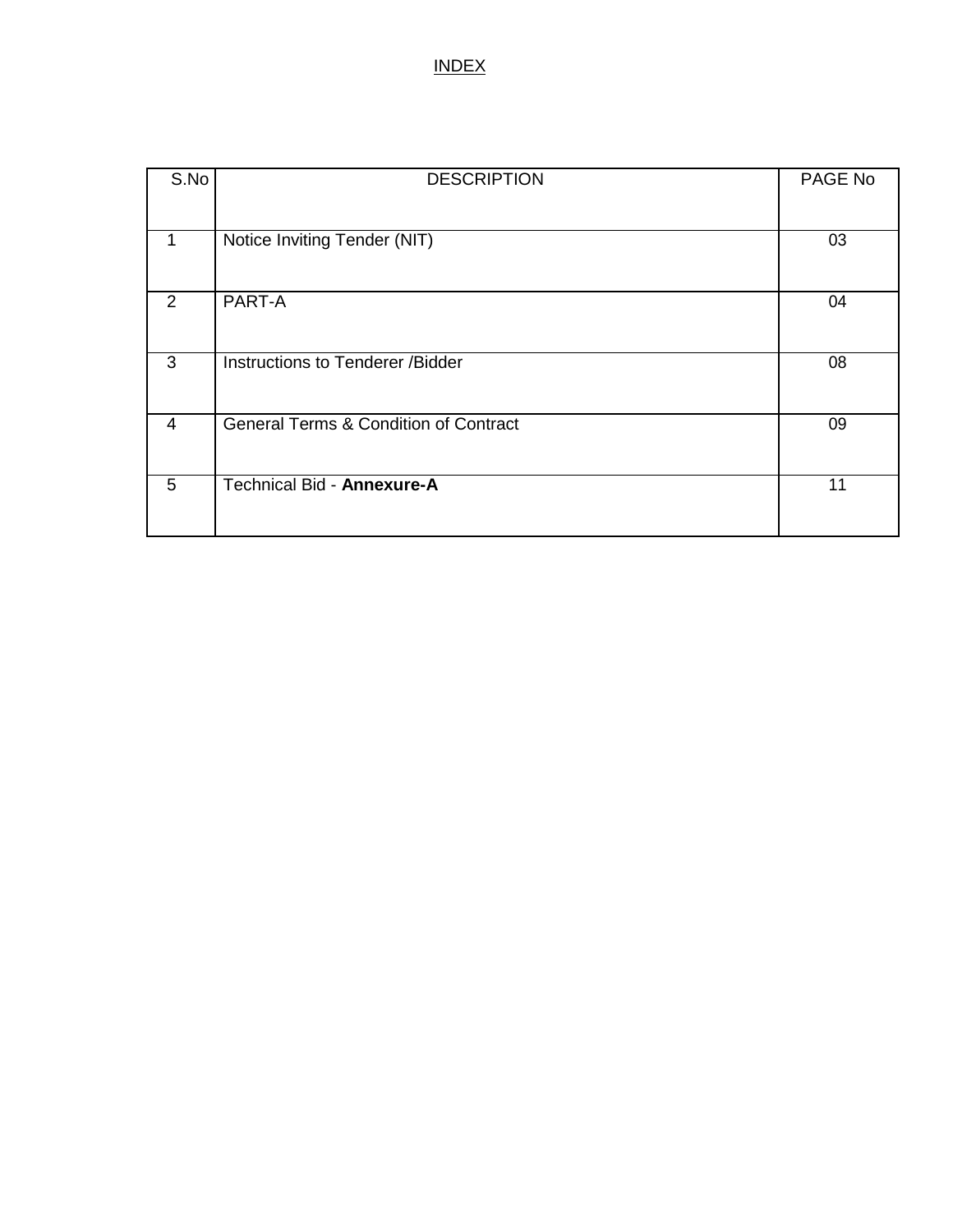#### NationalSeedsCorporationLimited (AGovernmentofIndiaUndertaking) CENTRAL STATE FARM, JAWALGERA Tq.Sindhanur, Dist.Raichur-584143 **NOTICE INVITING E-TENDER**

NSC. CSF/JWL/4 (29 F)/2021-22/Prodn. Date-15.02.2022

National Seeds Corporation Limited, Central State Farm, Jawalgera invite tenders

through offline tender for sale for Sorghum & Bengal gram straw at CSF, Jawalagera.

| <b>Details</b>                                                                            |  |
|-------------------------------------------------------------------------------------------|--|
| Sale of Sorghum & Bengal Gram straw                                                       |  |
| Tq.Sindhanur,<br>Central<br>State Farm,<br>Jawalgera,<br>Dist.Raichur, Karnataka - 584143 |  |
| 15.02.2022                                                                                |  |
| 15.02.2022 03:00 PM                                                                       |  |
|                                                                                           |  |
|                                                                                           |  |
| 28.02.2022 (Till 03.00 PM)                                                                |  |
| From 15.02.2022, 03:00 PM. to 28.02.2022 Till                                             |  |
| 03.00 PM.                                                                                 |  |
| 28.02.2022 at 03.30 PM                                                                    |  |
|                                                                                           |  |
| Rs.590(Five Hundred Ninety only)including GST                                             |  |
| Refer Table No. 1 for lot-wise EMD to be paid                                             |  |
| National Seeds Corporation Limited,                                                       |  |
| Central State Farm, Jawalgera, Tq.Sindhanur,<br>Dist.-                                    |  |
| Raichur-584143.                                                                           |  |
| Asst. Man. (Prod.), Aswathi Jyothsana OR.,                                                |  |
| Mobile:8073042664                                                                         |  |
| Email:nscagri4@gmail.com                                                                  |  |
|                                                                                           |  |

#### **Table No. 1: EMD details**

| Lot. No. | <b>Particulars</b>           | Area in Acre. (approx.) | <b>EMD</b> amount |
|----------|------------------------------|-------------------------|-------------------|
|          | Jowar straw in unit I        | 352.00                  | 5000.00           |
|          | Jowar straw in unit II       | 119.00                  | 2000.00           |
|          | Bengal gram straw in unit I  | 1016.00                 | 10000.00          |
|          | Bengal gram straw in unit II | 648.00                  | 6000.00           |

\*Unit I: Chak No.: 1, 2A, 2B, 3,4,5,6

Unit II: Chak No.: 7, 8, 9, 10, 11, 12

- 1. Tender without EMD and tender fee (to be pay through online/offline) will be rejected.
- 2. The EMD of successful tenderer will be converted into security deposit.
- 3. NSC reserves right to make any alteration /modification in the tender documents or cancel the tender at any stage without assigning any reason.

Farm Head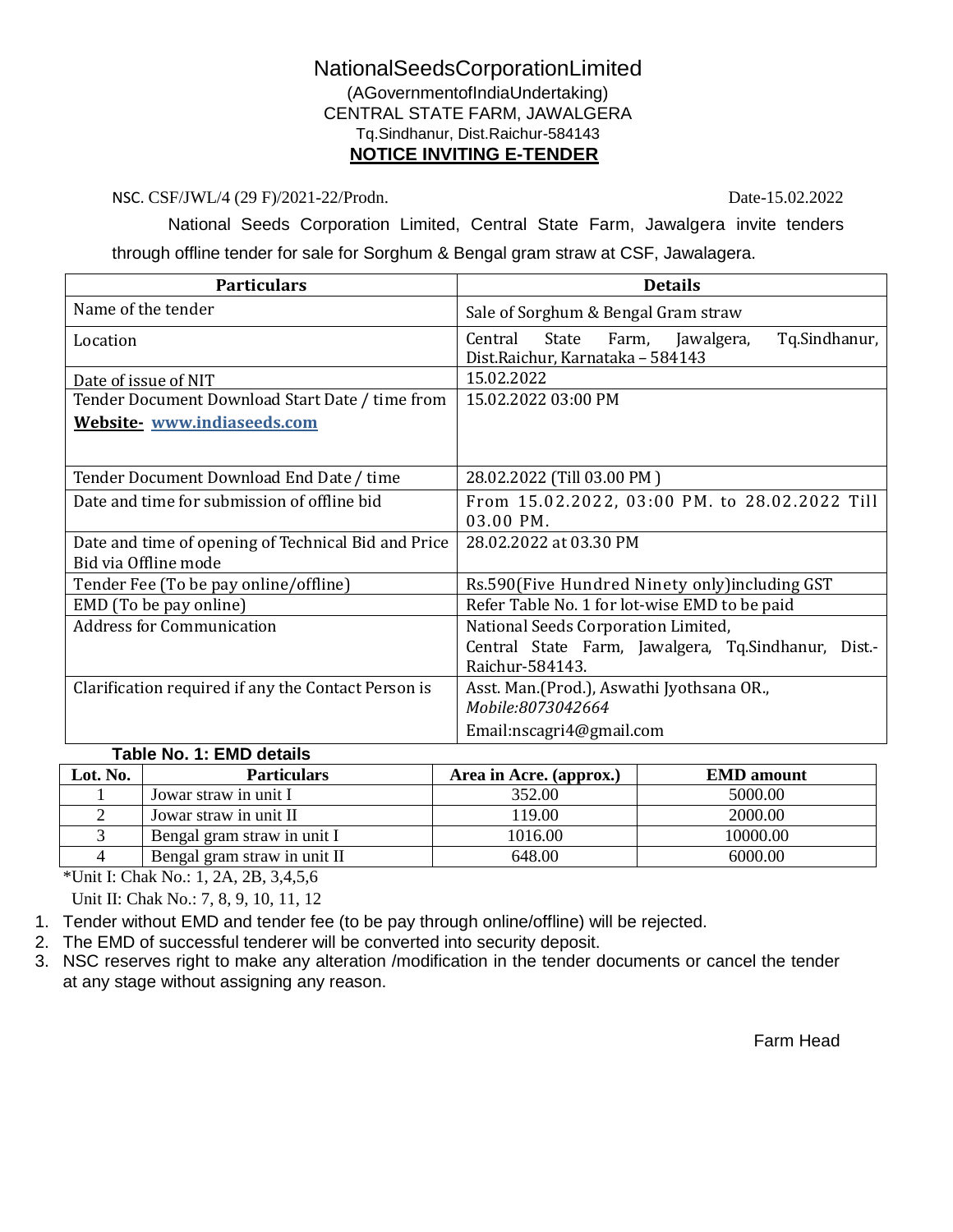# PART – A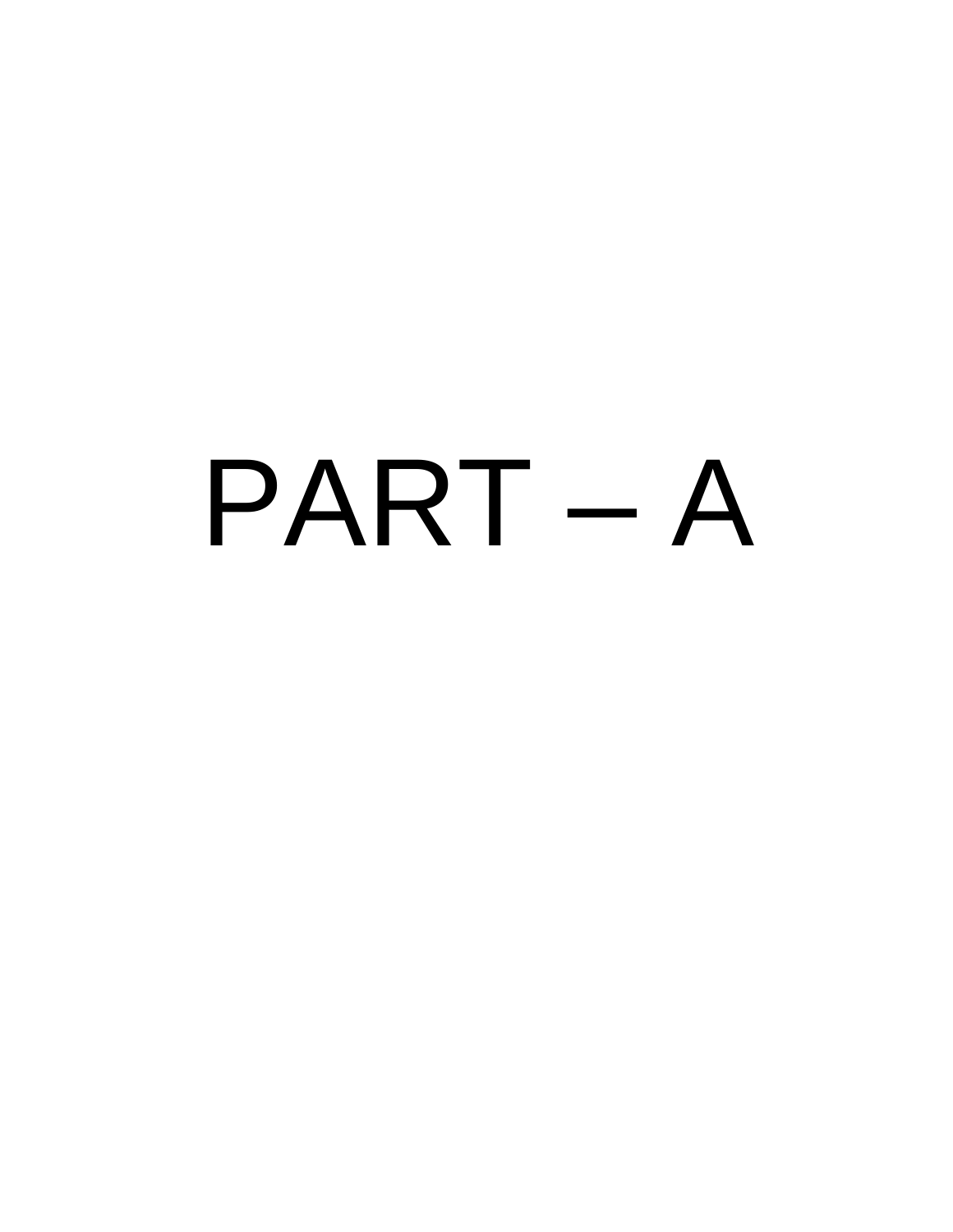### **NATIONAL SEEDS CORPORATION LIMITED**

#### **INSTRUCTIONS TO THE TENDERES / BIDDER**

#### **ADVICE FOR BIDDERS:**

The Bidders are advised in their own interest to carefully read the tender documents and understand their purpose unless the Bidder specifically states to the contrary in respect of any particular clause, it shall be presumed that they accepts all the terms and conditions as have been laid down in tender document.

**Tender Cost (Non-Refundable):** Tender cost Rs 590/- (Rupees five hundred and ninety only) (Including GST) must be pay in online/offline mode only.

**Earnest Money Deposit (Refundable):** The lot wise EMD should be deposited by the tenderer for participating in the tender as mentioned in the tender notice No. NSC. CSF/JWL/4 (29 F)/2021-22/Prodn. Dated 15.02.2022 and must be paid before due date in the form of Insurance Surety bonds, NEFT/RTGS/UPI & DD in the account of NSC as mentioned Terms & Conditions of the thender.

**Eligibility Criteria:** Any person having valid *Pan Card, Aadhar Card and Bank Account will be eligible.*

**Submission of Offer:** Offer must be submitted in prescribed tender input form in Offline Mode only. Only that party should tender who accepts all the terms & conditions because conditional tender may be treated as void.

#### **BID OPENING AND EVALUATION:** Bids will be open in Offline Mode

**AWARD OF CONTRACT:** The technical bid will open first and based on the purchase / sale committee will scrutinise the bid submitted and evolve the successful bidder for financial bid. Purchase / sale committee will award the Contract to the successful Bidder whose bid has been determined to be substantially responsive and has been determined as the best evaluated bid provided further that the Bidder is determined to be qualified to perform the Contract satisfactorily, for which the Firm may be asked for making a presentation, along with other parameters

**Notification of award:** Prior to the expiration of the period of bid validity Selection Committee will place a firm order or notify the successful Bidder in writing.

**Cancellation of Work order:** NSC reserves the right to cancel the contract at any stage (by giving the notice in writing) due to non-satisfactory services of the selected firm/party.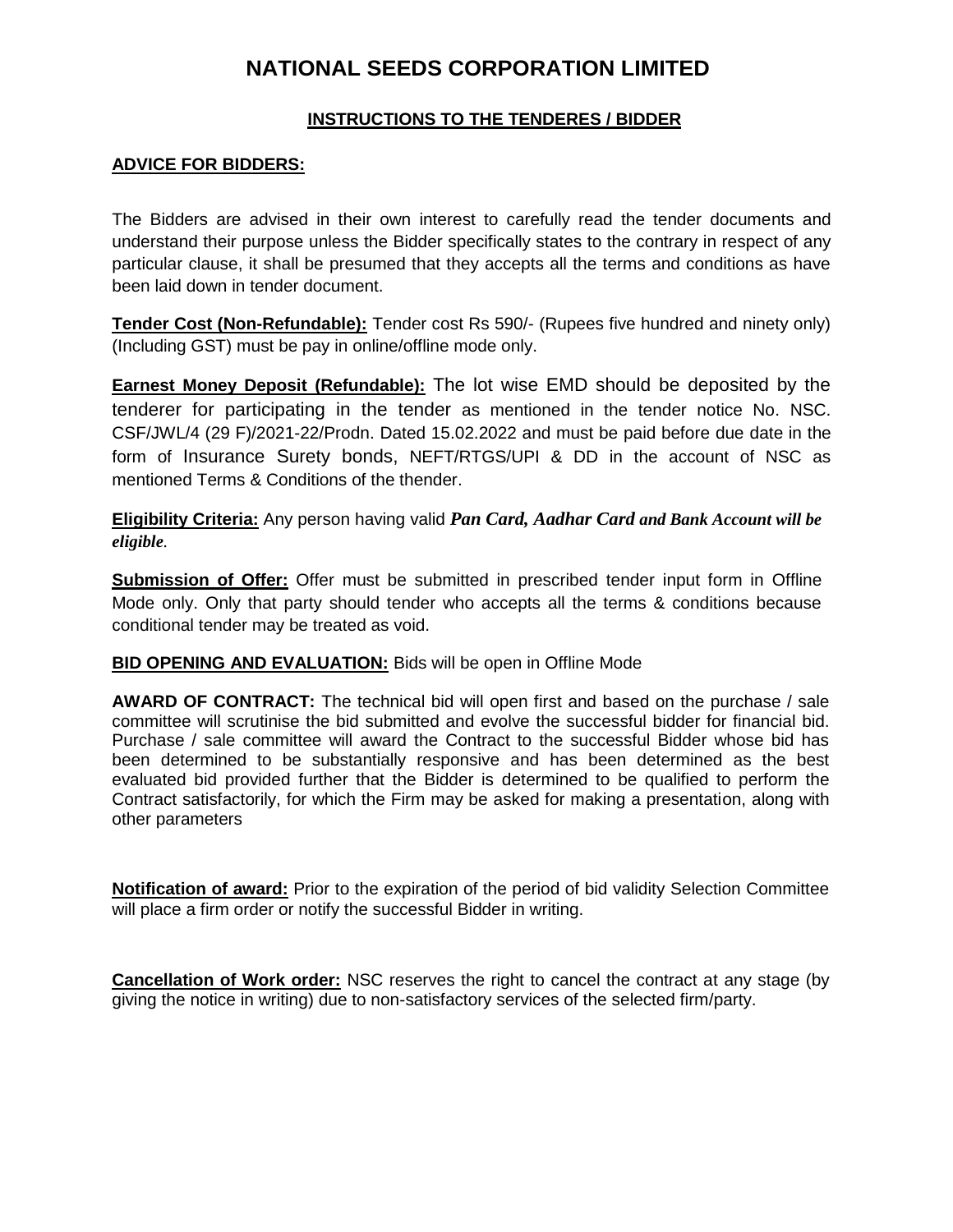## **National Seeds Corporation Limited Central State Farm, Jawalagera**

NSC. CSF/JWL/4 (29-F)/2021-22/Prodn. Dated: 15.02.2022

#### **Terms and condition for sale of Sorghum and Bengal Gram straw**

1. The unit wise/ crop wise EMD should be deposited by the tenderer for participating in the tender. The EMD should be deposited in the form of Insurance Surety Bonds, NEFT/RTGS/UPI & DD/ drawn in favour of "NATIONAL SEEDS CORPORATION LIMITED" on any authorized Bank payable at Sindhanur or UPI/ NEFT/RTGS/Bank Deposit to this **Bank - STATE BANK OF INDIA, A/c Name- NATIONAL SEEDS CORPORATION LIMITED A/c No.- 34019001808 IFSC Code- SBIN0007861** . The EMD of unsuccessful bidder will be returned within a week without any interest on such amount. The EMD of successful bidders will be converted into security deposits which will be returned without any interest, after successful completion of

work. 2. The successful tenderer shall have to deposit whole amount at once before issue of

- work order.
- 3. A copy of *Pan Card, Aadhar Card & Bank Passbook* should be enclosed along with tender form.
- 4. The cost of collection, loading & transportation etc. will be completely born by contractor only.
- 5. The loaded tractor/ truck should carry a *Gate Pass* issued by the concerned *Chak I/C.*
- 6. The gate pass shall be signed either by contractor himself or his authorized person. If any authorized person he should submit the authorization in *Rs.100 Stamp Paper*.
- 7. The work of straw collection shall be kept within **8.00 AM to 5.00 PM** only and the period for collection of straw shall be 15 Days from date of issuance of work order.
- 8. The whole responsibility of payment to labour engaged for collection and loading of straw lies with contractor.
- 9. All types of statutory liability will be with the contractor.
- 10. The Farm Director reserves the right to accept or reject any/all tenders without assigning any reason whatsoever and decision of the Farm Director shall be final and binding on tenderer.
- 11. Successful bidder have to enter into a contract on a non-judicial stamp Rs. 100 that will not cause any damage to the crops of the farm and follow the terms and conditions of the tender.
- 12. If there is any damage to the farm property, it will be recovered from the concerned contractor.
- 13. The Farm is not responsible for any loss or damage to the straw by natural calamity or fire or an act of god.
- 14. The protection and safe gaurd of straw in the field is the responsibility of contractor.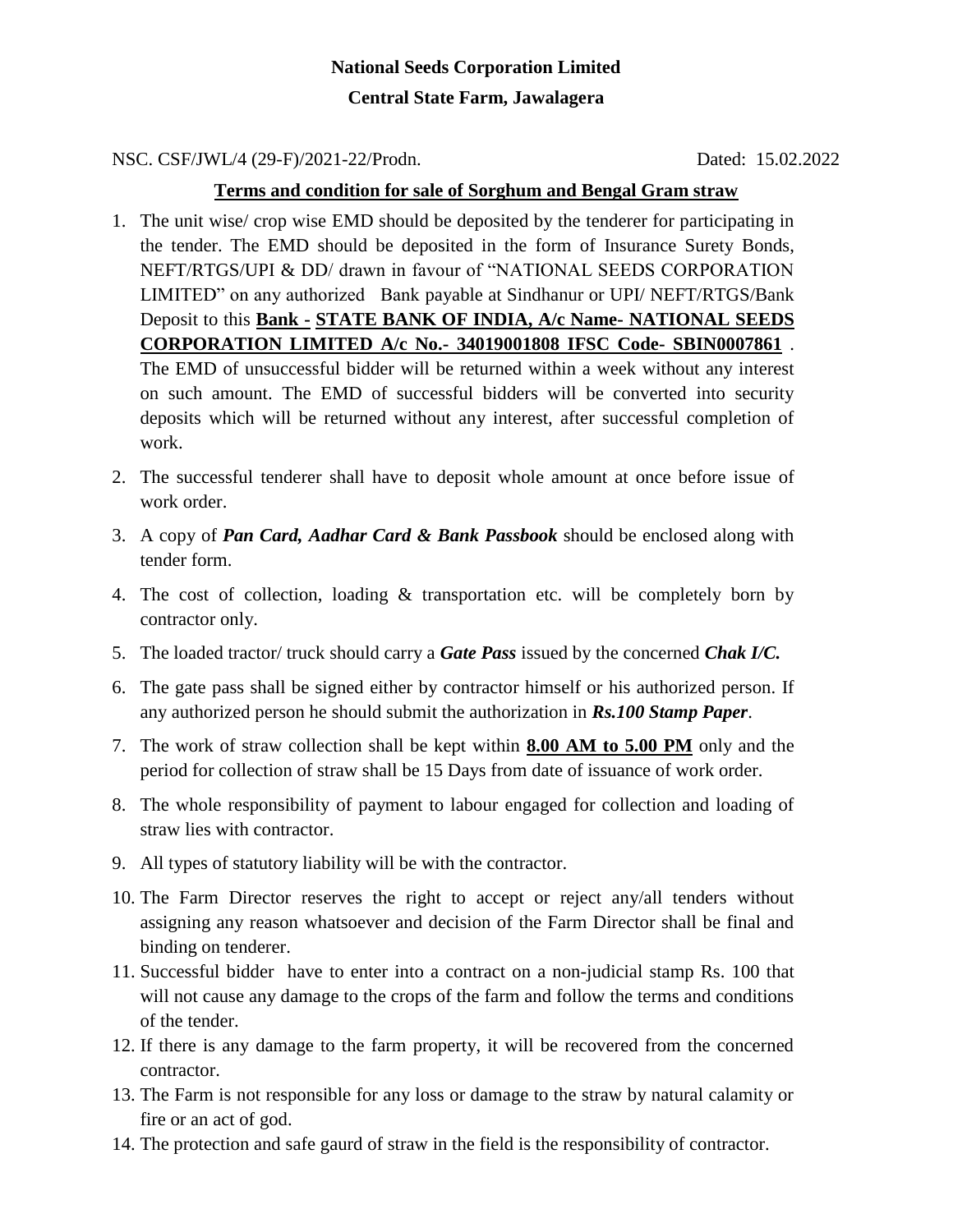- 15. In case the contractor leaves the works in between then the EMD & 25% of the quoted amount will be forfeited.
- 16. In case of any accident or untoward incident occurred during collection loading and transportation of straw then it is responsibility of contractor to bear it.
- 17. The tenderer must check thoroughly the area of the straw before submission of the tender.
- 18. The area/ straw offered for sale through Tender is strictly on **"AS IS, WHERE IS BASIS"**. The Farm Director, NSC, CSF, Jawalagera reserves the right to include or exclude any quantity of any area/ straw before the commencement of the Tender.

#### **ARBITRATION:**

In case any dispute arises between NSC and the other party due to any term or matter, both the parties will opt to resolve it through mutual understanding and discussion. In case, dispute remains even after discussions, then it shall be binding upon parties to resolve issue under the provisions of Arbitration & Conciliation Act, 1996 as amended from time to time. Under this provision, the Chairman-cum-Managing Director, National Seeds Corporation Limited with the concurrence of both the parties shall appoint Sole Arbitrator to resolve the issue and both the parties will have to abide by the decision. The parties will bind to resolve this dispute through arbitration before going to court of law. The Arbitration shall be conducted at New Delhi and shall in English Language. The court of Delhi shall have the jurisdiction.

The terms and condition have been announced/readout before the auction and/or told to me in my local language.

*I have gone through the terms and condition of the above contract or I have been explained the essence of the contract in my local language and I hereby agree & abide by the above condition and all these terms & condition will be part of agreement between Central State Farm, Jawalgera and me. The agreement is signed by me without any prejudice/pressure/before the witnesses in full conscience.* 

| I/We sign this contract |  |
|-------------------------|--|
|                         |  |
|                         |  |